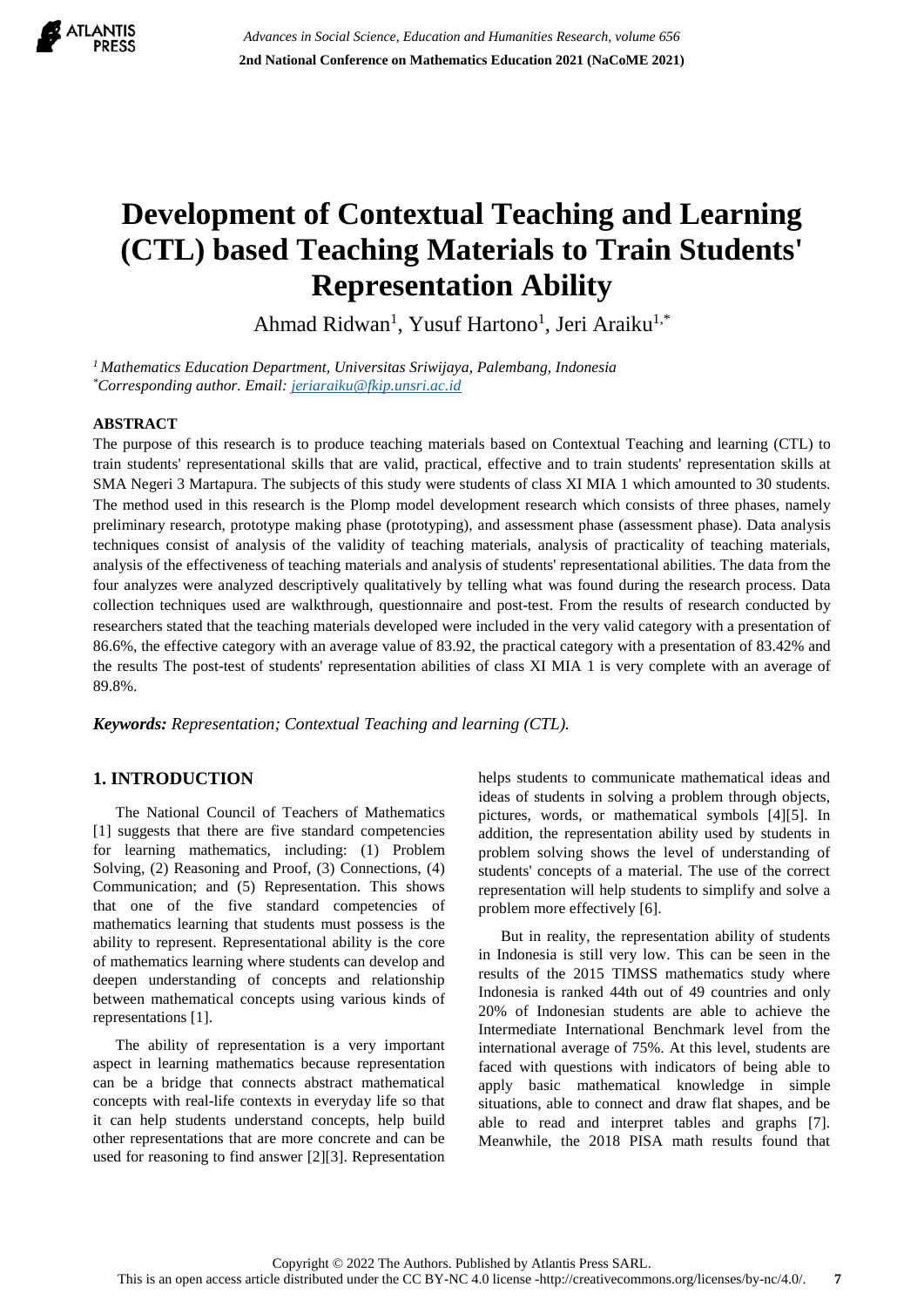Indonesia was ranked 72 out of 78 countries. From the OECD average of 76%, Indonesia is far behind where only about 28% of students are able to reach level 2 with indicators of students being able to interpret and recognize, without direct instruction, how a situation or situation can be represented mathematically [8].

The low representation ability of students is due to a lack of understanding and difficulty in translating questions, especially story problems so that students find it difficult to represent real world problems into representative mathematical problems [9][10]. In addition, learning mathematics does not provide opportunities for students to develop their own representations. Students only follow the representation of the sample questions that have been given directly by the teacher without discussion or exploration activities [11][12]. Therefore, a more varied mathematics learning is needed using media and learning approaches to familiarize students with expressing their mathematical ideas in various kinds of representations.

One effort that can be done is to use learning media such as quality teaching materials so that they can help students improve understanding, present data in an interesting and reliable way, facilitate data interpretation and condense information [13][14]. But unfortunately the majority of teachers are less trained in developing their own teaching materials and prefer to use available teaching materials [15]. While the teacher's ability to compile or design material in a teaching material is one of the most important things in determining the success of the teaching and learning process [16][17]. Therefore, [18] hopes that teachers in schools can continue to practice to be able to develop diverse and interesting teaching materials by applying meaningful learning principles such as starting learning from the concrete to understanding abstract concepts, especially matrix.

Learning mathematics should begin with the introduction of problems that are appropriate to the contextual situation or problem. By presenting contextual problems in learning mathematics, students can master mathematical concepts [19][20]. An approach that can be used as an alternative for the teaching and learning process to improve the representation ability of high school students compared to conventional learning is the Contextual Teaching and Learning (CTL) Approach [21]. This is because the CTL approach is learning that helps teachers relate the material to be taught to students' real world situations and encourages students to make connections between their knowledge and its application in their daily lives [22][23]. In addition, CTL helps students in finding concepts, constructing ideas, being active and able to communicate well during the learning process.

From several previous studies, it was found that CTL was able to effectively improve students' representational abilities compared to conventional learning [24][25]. In line with this, it was found that CTL-based teaching materials containing mathematical representation questions were able to make students interested in discovering the mathematical concepts being studied and were also able to effectively facilitate students' mathematical representation abilities because problems were built from knowledge reconstructed by students. students themselves through the knowledge they have and students develop their ideas according to their perceptions [26]. Teaching materials with this CTL approach also make it easier for students to understand and solve problems in abstract mathematical concepts, one of which is matrix material [27]. Unfortunately, this research is mostly in the realm of research on the application and analysis of CTL for students' representational abilities. Meanwhile, the development of CTL-based teaching materials to train students' representational skills, especially in matrix material, is still very difficult to find.

The development of CTL-based teaching materials is expected to be able to provide alternative learning media that can be used by teachers to train students' representational abilities because CTL presents contextual problems that make students get a meaningful learning experience. In the learning process, students will be trained to find their own mathematical concepts through discussion and exploration of contextual problems.

Based on the description above, researchers are interested in developing teaching materials, especially Student Worksheet that are valid and practical through a research entitled, "Development of Contextual Teaching and Learning (CTL) Based Teaching Materials to Train Students' Representation Ability".

# **2. RESEARCH METHOD**

# *2.1. Research Procedure*

At this stage, the MRF subject has met the Perception of generality indicator, which can already identify a rule or pattern. Besides that students know that the problem presented can be solved by a rule or pattern. This is in line with research that states that students still make mistakes in implementing the planned procedures so that they still experience errors in doing calculations [16].

# *2.2. Subject*

The subjects of this study were 30 students of class XI MIA1 at SMA Negeri 3 Martapura, East OKU Regency, South Sumatra Province.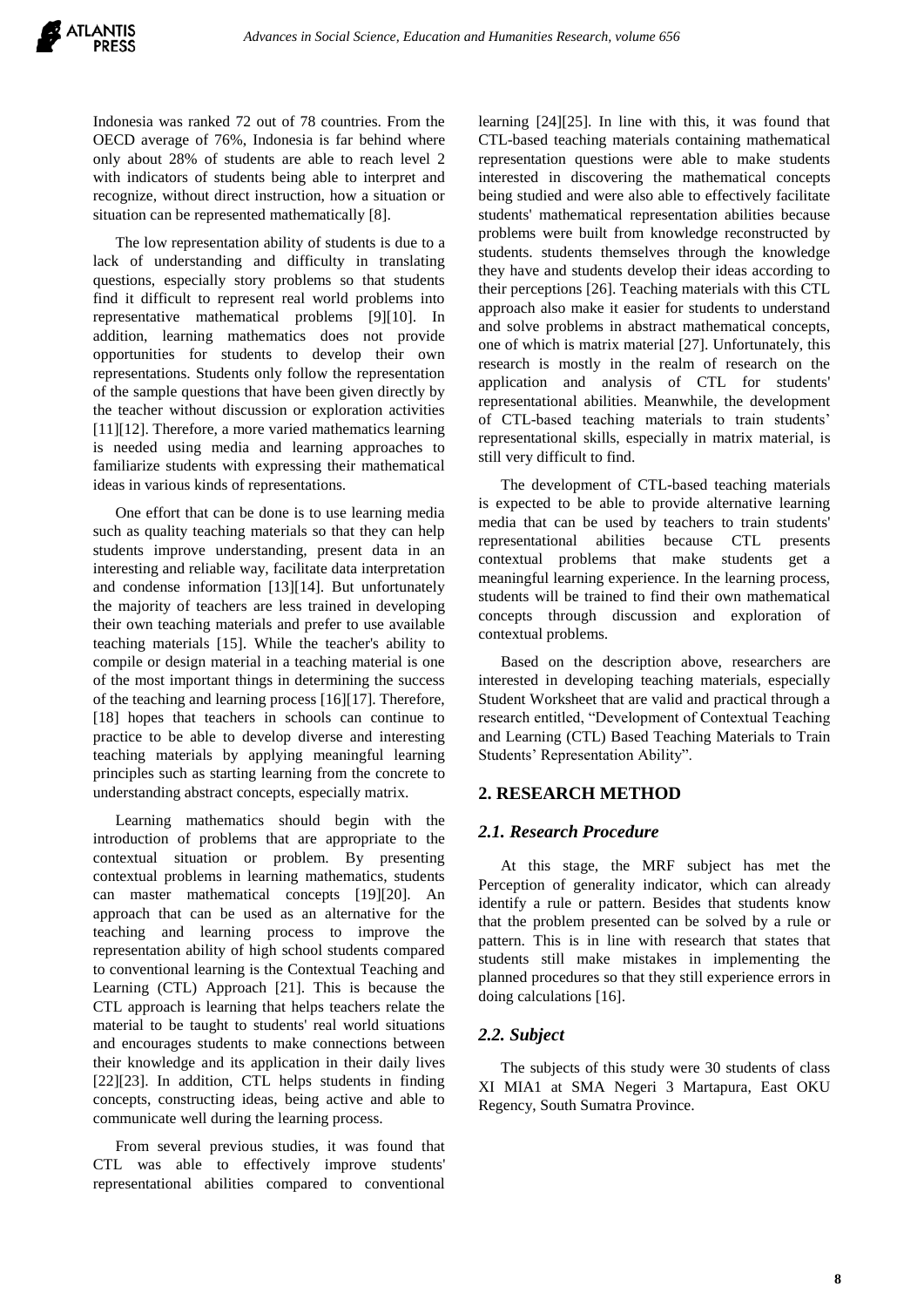

#### *2.3. Instrument*

The research instrument used is the Student Worksheet validation sheet, student response questionnaires, learning outcomes test questions (questions for Student Worksheet descriptions that have been validated by the validator), and post-tests. The Student Worksheet validation sheet is used to measure the validity of teaching materials. Student response questionnaires were used to measure the practicality of teaching materials in terms of material and language interest aspects. The learning outcome test was used to measure the effectiveness of the Student Worksheet and the post test results were used to measure the student's representational ability.

# *2.4. Data Analysis*

Data analysis techniques consist of analysis of the validity of teaching materials, analysis of practicality of teaching materials, analysis of the effectiveness of teaching materials and analysis of students' representational abilities. The data from the four analyzes were analyzed descriptively qualitatively by telling the things that were found during the research process.

# **3. RESULTS AND DISCUSSION**

# *3.1. Result*

The purpose of this study is to produce valid, practical, and effective CTL-based teaching materials and aims to train the representation skills of students at SMAN 3 Martapura. This research uses development research. This development research uses the Plomp model [28] which consists of three stages, namely the preliminary research stage, the prototype stage (prototyping), and the assessment phase (assessment phase).

#### *3.1.1 Preliminary Research*

At the preliminary research stage, the first step taken by the researcher was to analyze the curriculum used by SMA N 3 Martapura. Based on the results of observations, the school uses the 2013 curriculum and the KD used by researchers are 3.4 and 4.4. the second step is to analyze the material, the material used by the researcher is the determinant material and the inverse matrix. The third step is the analysis of students, at this stage meeting the mathematics teacher of SMA Negeri 3 Martapura, Dra. Sri Sumarsih, to determine the characteristics of students in class XI MIA 1 as the object of research. Based on the results of interviews, it was found that the number of participants in class XI MIA 1 was 30 people.

#### *3.1.2 Prototyping Stage*

At the prototype stage, it consists of two stages, namely realization and validation. At the realization stage, the researcher makes the Student Worksheet design and arranges the components in the Student Worksheet in the form of basic competencies, indicators, learning objectives, Student Worksheet instructions, material summaries, student activities, and questions. At the validation stage, the researcher made two Student Worksheet, namely Student Worksheet meeting 1 for the determinants of the matrix while Student Worksheet 2 for the inverse matrix material. The researcher validates the results of the Student Worksheet design to two expert validators who are UNSRI mathematics education lecturers, namely Zuli Nuraeni, S.Pd, M.Pd. and Novika Sukamningthias, S.Pd., M.Pd., as well as the practitioner validator, namely the Mathematics teacher of SMA Negeri 3 Martapura, Dra. Sri Sumarsih. The things that are validated are in the form of content, constructs, and language in the Student Worksheet. Here is the Student Worksheet that has been validated by the validator.

## *3.1.3 Assessment Phase*

Field test activities on 23 – 24 November 2020 online through a zoom meeting. Consisting of two meetings, the first meeting discussed Student Worksheet 1 on November 23, 2020 and the second meeting discussed Student Worksheet 2 on November 24, 2020. This trial consisted of 30 students of class XI IPA 1 SMA Negeri 3 Martapura who were divided into 6 groups consisting of 5 people in each group.

During the trial process, the learning process was carried out in group discussions on mathematical problem about understanding the material of determinants and inverse matrices. After the discussion is over, before concluding the learning process, the teacher gives assignments to the whole group to do exercise on the Student Worksheet. The results of each group's answers will be assessed and analyzed to determine the effectiveness of the Student Worksheet.

The problem in Figure 1 is an exercise on the determinant of a matrix of the order of 2x2. Figure 2 shows students' answers. Figure 2 is the answer from group 1. The red line in Figure 4.2 indicates that group 1 wrote incorrectly. It should have written the price of one sack of duku and one sack of papaya. The strategy of group 1 in answering the questions in the first step is correct, that is, suppose the price of 1 sack of duku with variable x and the price of one sack of papaya with variable y. The next strategy taken by group 1 is to make a linear system equation of two variables:

Equations:  $11x + 9y = 90000$ 

 $10x + 8y = 820000$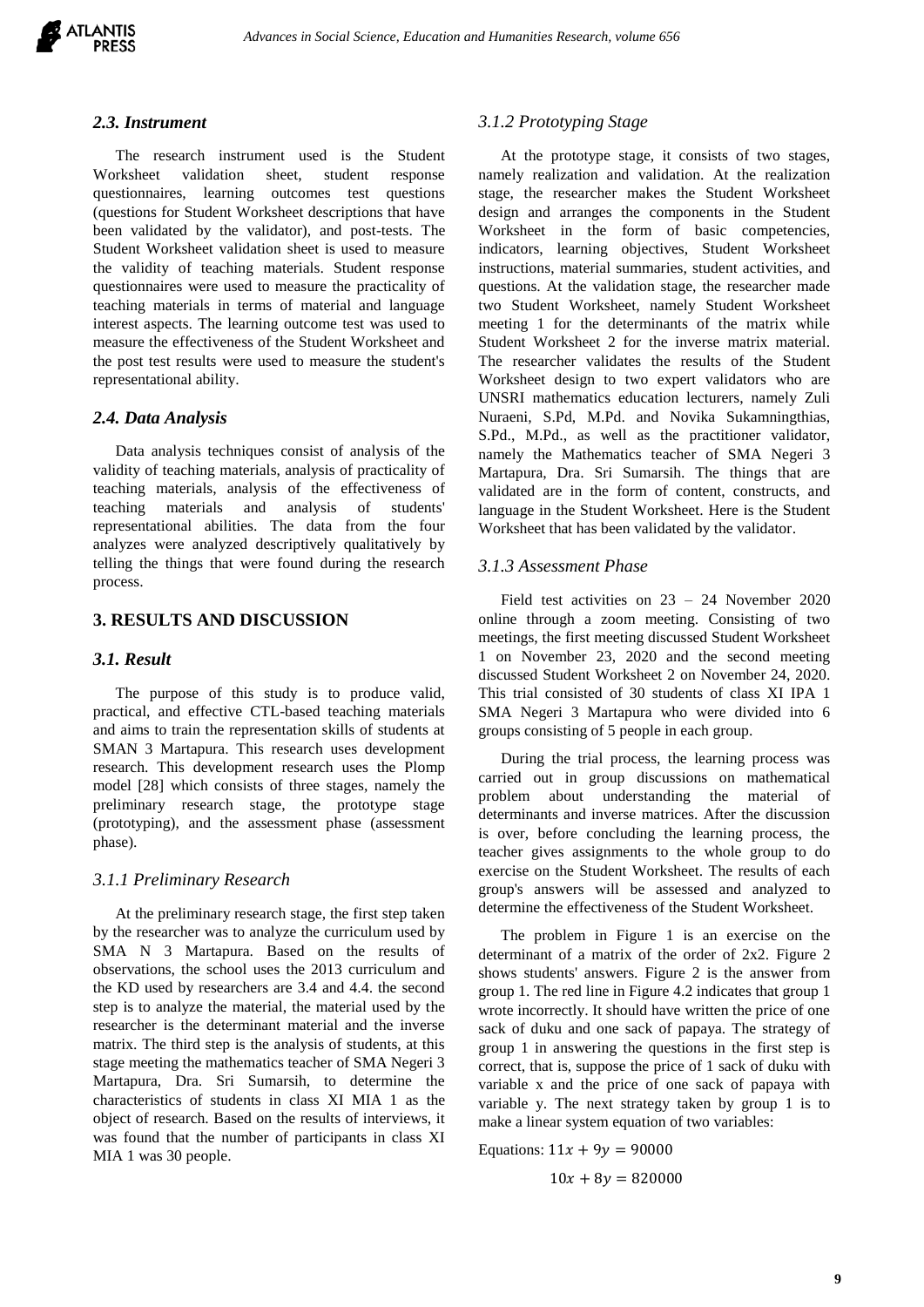

**Figure 1** Practice question number 1 Student Worksheet.



**Figure 2** Students' answers to practice question number 1 Student Worksheet.

Based on Figure 2, group 1 was able to make a linear equation of two variables correctly. Likewise with group answers 2,3,4,5 and 6 they were able to answer correctly.

## *3.1.3.1 Ability to represent equations or mathematical expressions*

Students' mathematical abilities or expressions can be seen from the students' answers below.

langtah 3, ubahlah bentuk sistem persamaan dua variabel kedalam bentuk matriks  $\begin{bmatrix} 11 & 9 \\ 10 & 0 \end{bmatrix} \times \begin{bmatrix} x \\ y \end{bmatrix} = \begin{bmatrix} 910.000 \\ 820.000 \end{bmatrix}$ -langkah 4, Tentutan nilai determinan matriks koepisien  $A : \begin{bmatrix} a & b \\ c & d \end{bmatrix} \longrightarrow \det (A) : |A| = ad - bc$  $A \cdot \begin{bmatrix} 0 & 0 \\ 0 & 0 \end{bmatrix} \longrightarrow \det(A) = [A] \cdot [B \times 0] - (10 \times 9)$  $38 - 90$ 

**Figure 3** Answers to practice questions number 1 Student Worksheet.

Figure 3 is a continuation of the answers from group 1. After group 1 makes a linear equation of two variables correctly. The next step is to convert the linear equation of the two variables into a matrix form. Based

on the answers in Figure 1, group 1 was able to convert the equation into a matrix form properly and correctly. The next strategy is that they find the value of the determinant of the matrix. Before looking for the value of the determinant of a matrix, they must first understand what is the determinant of a matrix and what is the formula for the determinant of a matrix. Based on Figure 4.3, group 1 has found the value of the determinant of the matrix correctly. As for groups 2,3,4,5 and 6 they also answered correctly. The next step is to find the values of x and y using Crammer's rule. Figure 4.4 below is a continuation of group 1's answers using the Crammer's rule.



**Figure 4** Answers to practice questions number 1 Student Worksheet.

In Figure 4 group 1 has answered with the correct answer because it can find the values of x and y by using Crammer's rule. If they do not know the concept of Crammer's rule, it will be difficult to find the values of x and y. As for groups 2,3,4,5, and 6 they also answered well and correctly.

#### *3.1.3.2 Ability to represent words or written text*

The ability to represent words or written text can be seen from the students' answers in Figure 5.



Figure 5 Students' answers to practice questions number 1 Student Worksheet 1.

After students get the value of x and y, group 1 concludes the answer. From the conclusions written, the answers of group 1 are correct. Likewise for groups 2, 3, and 4. However, there were two groups that did not write conclusions, namely groups 5 and 6.

Figure 6 shows exercise 2 which contains Student Worksheet 1.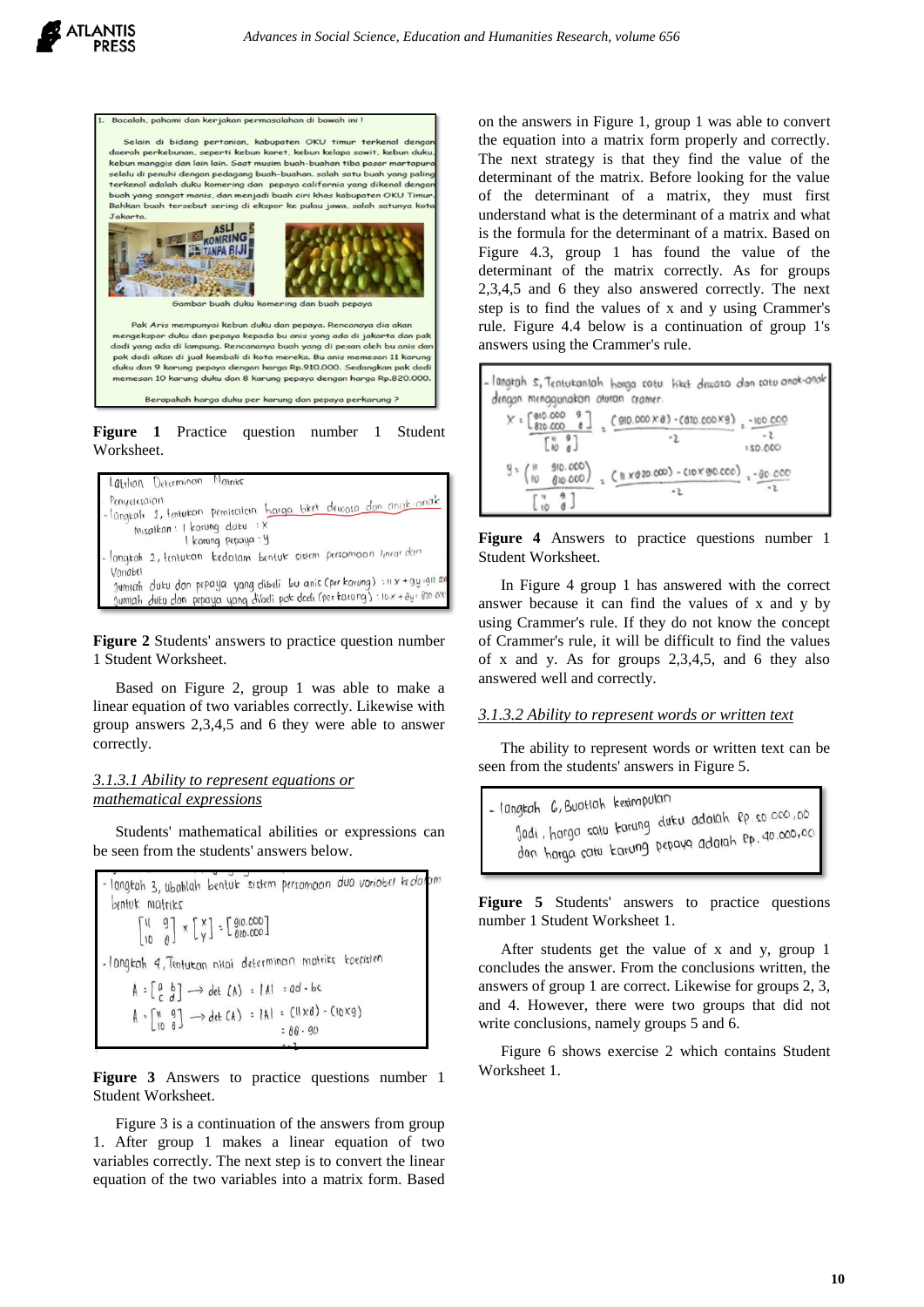| $\mathbf{2}$<br>Bacalah, pahami dan kerjakan permasalahan di bawah ini l<br>Toko Nurjirah adalah salah satu toko yang terkenal di kabupaten oku<br>timur, toko tersebut menjual berbagai bahan pokok seperti beras jagung<br>dan ubi. Bahan pokok terebut di ambil langsung dari para petani di<br>kabupaten oku timur. Sehingga membuat roda pererkonomian berjalan dan<br>membuat para petani masyarakat oku timur menjadi makmur.<br>Dina, Nabila dan riski adalah siswa SMA Negeri 3 martapura, mereka<br>bertiga di printah oleh kedua orang tua mereka untuk membeli bahan<br>pokok di toko Nurjirah. Tabel di bawah ini adalah jumblah bahan pokok<br>yang mereka beli. |              |               |        |            |  |  |
|--------------------------------------------------------------------------------------------------------------------------------------------------------------------------------------------------------------------------------------------------------------------------------------------------------------------------------------------------------------------------------------------------------------------------------------------------------------------------------------------------------------------------------------------------------------------------------------------------------------------------------------------------------------------------------|--------------|---------------|--------|------------|--|--|
| Tabel jumlah bahan pokok                                                                                                                                                                                                                                                                                                                                                                                                                                                                                                                                                                                                                                                       |              |               |        |            |  |  |
|                                                                                                                                                                                                                                                                                                                                                                                                                                                                                                                                                                                                                                                                                | <b>Bergs</b> | <b>Jagung</b> | Ubi    | Biaya      |  |  |
| <b>Dina</b>                                                                                                                                                                                                                                                                                                                                                                                                                                                                                                                                                                                                                                                                    | $2$ Kg       | $3$ Kg        | 4 Kg   | Rp. 79.000 |  |  |
| <b>Nabila</b>                                                                                                                                                                                                                                                                                                                                                                                                                                                                                                                                                                                                                                                                  | $1$ Kg       | $2$ Kg        | $3$ Kq | Rp. 52.000 |  |  |
| <b>Riski</b>                                                                                                                                                                                                                                                                                                                                                                                                                                                                                                                                                                                                                                                                   | $2$ Kg       | $1$ Kg        | $2$ Kg | Rp. 45.000 |  |  |
| Dari tabel di atas berapakah harga beras, jagung dan ubi perkilonya ?<br>Kerjakan berama kelompok kalian.                                                                                                                                                                                                                                                                                                                                                                                                                                                                                                                                                                      |              |               |        |            |  |  |

**Figure 6** practice question number 2 Student Worksheet.

#### *3.1.3.3 Visual Representation Ability*

The visual representation ability of students can be seen in the following answers.

```
longtoh 1, Imiutan printalan Berot, 109009, Uhr
  mask: Baror (perkilo) \cdot xJagung (perkiso) : Y
            Ubi (perkitt) : 2
- langrah 2,tenturaniah kedalam bentuk siskim persomaan limar hga
 Variabel
 *Jumlah barang yang diseli dina = 2x+2y+42 = 79.000<br>*Jumlah baran
 030010h barang yang dibeli nabila: X + 2y + 3z = 12.600<br>Damuah barang yang dibeli nabila: X + 2y + 3z = 12.600
 $) sumsah barang yang dibeli nabira: x + 2y + 32 = 52:000<br>tanahun alarang yang dibeli Riski : 2x + y + 2z = 9c.000
```
**Figure 7** Student answers to practice question number 2 Student Worksheet.

In Figure 7, each group has been able to answer with the correct answer where students can read the table properly and correctly. From the table, students assume that rice is the variable x, corn is the variable y, and sweet potatoes are the variable z. then from the data in the table students make linear equations of 3 variables to make it easier to answer questions.

Table 1 shows scores for each group.

**Table 1.** Score of each group

| Group   | Average Score | Category |
|---------|---------------|----------|
|         | 85.5          | High     |
| 2       | 86            | High     |
| 3       | 84.5          | High     |
| 4       | 85.5          | High     |
| 5       | 81.5          | High     |
| 6       | 80.5          | High     |
| Average | 83.92         | High     |

In the data table above, the average value of students is 83.92 so it can be concluded that Student Worksheet 1 and 2 are effective.

After students work on Student Worksheet 1 and Student Worksheet 2, then students are given a response questionnaire consisting of 18 questions. Students are asked to fill out a questionnaire which aims to determine the practicality of teaching materials. The student's questionnaire is in the form of a pdf file which is distributed by the researcher via Whatsapp Group, the student prints the questionnaire file then fills in the questionnaire then the answer results are photographed and sent in pdf form. Below is a table of student questionnaire results. From the results of the student questionnaire data obtained an average of 83.42%, so it can be interpreted that the Student Worksheet 1 and 2 being tested are Student Worksheet that meet the practicality criteria.

After the students filled out the questionnaire, the next step taken by the researcher was to give the post test questions. The purpose of the post test is to see the representation ability of students at SMA Negeri 3 Martapura. The questions consist of four questions and are done by students of class XI which consists of 30 students individually. Based on the results of the post test of 30 students in the class, there were 3 students who got the lowest score, namely 70. While 27 students got a score above 80. The average grade of completeness in the class was 89.8%. So it can be concluded that the representation ability of students after carrying out the trial succeeded.

The validity of the worksheet developed in this study can be seen from the results of the expert validators and practitioner validators, where the average value of the validation results is 86.607% so that it is categorized as valid. In addition, the validity can also be seen from the content, construct, and language criteria where the worksheet have been accepted by the validator although with some suggestions of minor improvements that must be made. In terms of content, the activities in the worksheet that were developed were in accordance with the principles of CTL and the basic competencies of determinants and inverse matrices. In terms of constructs, the developed worksheet is in accordance with the level of ability of class XI students and indicators of student representation ability. Meanwhile, in terms of language, the developed worksheet has used a language that is in accordance with EYD and can be understood by students.

The effectiveness of the developed worksheet can be seen from the results of the analysis of the worksheet trials on students. From the test results of the worksheet it was found that the average value of students was 83.92 so it could be concluded that the worksheet was effective in training students' representation skills. In addition, this effectiveness can be seen from the analysis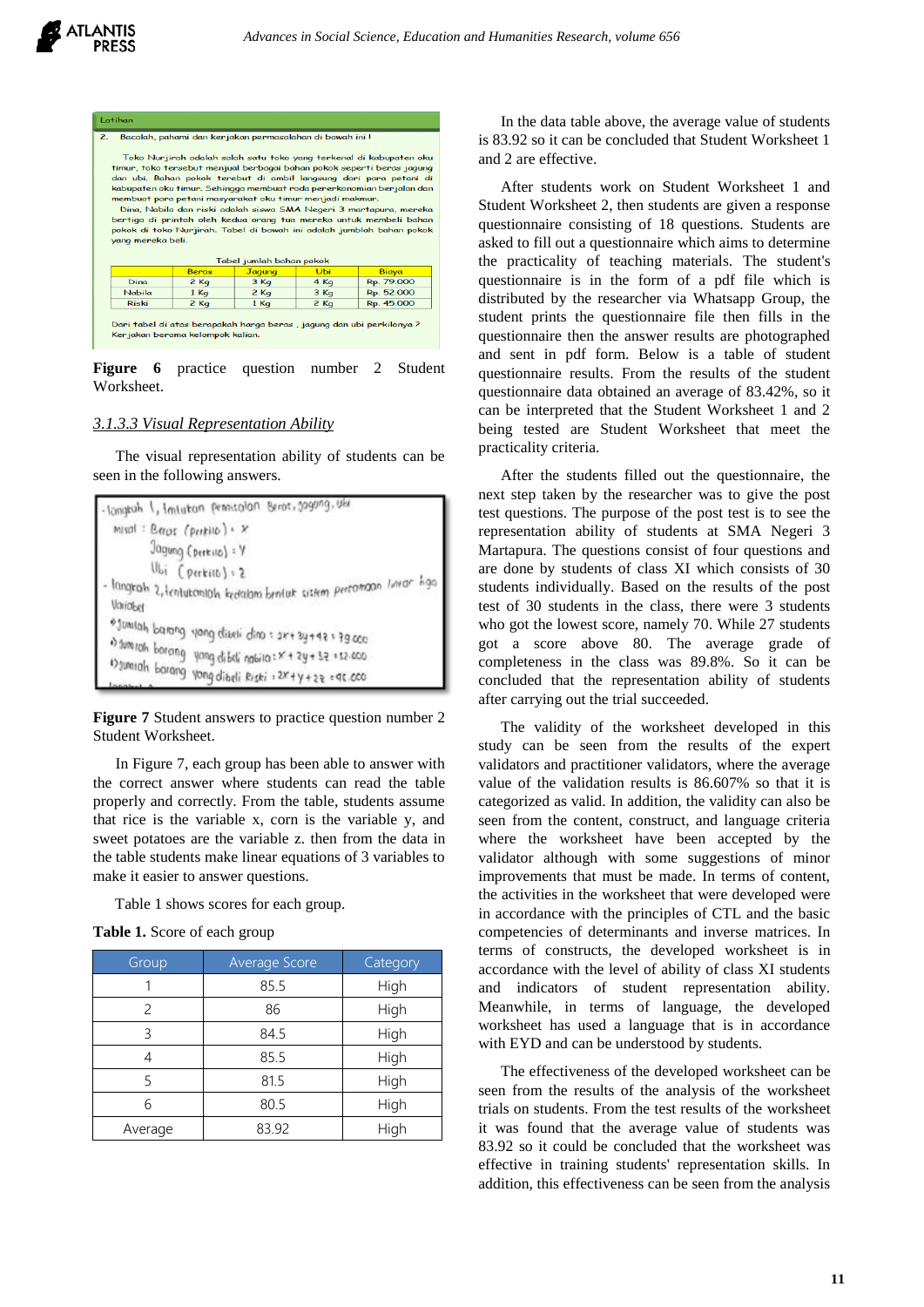of the results of students' answers where students are able to solve questions in the worksheet with indicators of representational abilities that are fulfilled, including visual representation abilities, mathematical expression or equation representation abilities, and word representation or written text abilities.

The practicality of the worksheets developed in this study can be seen from the results of student questionnaires where the average value obtained is 83.42% so that it is categorized as practical. In addition, the practicality of this worksheet is seen during the learning process where the questions in the worksheet with the context of the questions recognized by the students can be understood by students and can be applied in learning. Students can use the information contained in the tables and questions to solve problems in the worksheet. Students are also more enthusiastic and interested in learning mathematics, especially determinants and inverse matrices through attractive worksheet displays and problems related to everyday life.

In addition to producing valid, practical, and effective CTL-based worksheet, this study also tested the post-test to see the representational abilities of class XI students at SMA Negeri 3 Martapura. From the results of the post-test, it was found that the representation ability of class XI students at SMA Negeri 3 Martapura was very thorough with an average score of 89.8%. The results of this post-test show that the CTL-based worksheets that have been developed can be used to train the representation skills of class XI students on determinants and inverse matrices at SMAN 3 Martapura, in line with several previous studies that CTL can improve students' representational abilities [29][30]. This is because and in the concept discovery process in the learning process using CTL-based worksheets, the problems are reconstructed by the students themselves through the knowledge they have and develop their ideas according to their perceptions, as well as mathematical representation questions with contexts known to the students. interested in finding the mathematical concepts being studied so that the learning carried out becomes more meaningful [26]. Meanwhile, from the post-test results, only 3 out of 30 students had moderate representational abilities with a score of 75. This could be caused by students who were not familiar with story questions so they were confused in understanding the questions given and students were only fixated on the story questions. one concept of working on matrix problems [31]. In the post-test results for the NU subject, there are four post-test questions. of the four questions, all the answers to the NU subject are correct. Based on the results of the analysis of answers to NU subjects, the representation ability that often appears is the ability to represent the ability to represent equations or mathematical expressions. The ability to represent equations or mathematical expressions is that students are able to solve problems by making mathematical expressions [32]. The symbol is used by student help and make it easier to answer questions, in line with research [33]. which says that students do use symbols more because they are used to being made that way.

Word representation or written text is that students are able to answer questions using written text or words [32][34]. Most of students' answers accompanied by conclusions, as well as the explanations using words. This is something that must appear in the word representation [33].

The last is representation ability that appears in the answer to the subject to present information or data from the results of the representation to a diagram, table, or graph representation [35]. In answering questions, students are able to collect information from table analysis and convert it into the form of x, y and z examples, hen create a three-variable linear equation and convert it into a 3-variable matrix form. Students can make this by combining the ability of visual representation and symbolic representation [33].

# **4. CONCLUSION**

Based on the research results, the average value of the Student Worksheet validation results is 86.607% so that it is categorized as valid. The effectiveness of the developed Student Worksheet can be seen from the results of the analysis of Student Worksheet 1 and 2 trials on students. From the test results of Student Worksheet 1 and 2, it was found that the average value of students was 83.92 so it could be concluded that Student Worksheet 1 and 2 were effective in training students' representation skills. The practicality of the worksheets developed in this study can be seen from the results of student questionnaires where the average value obtained is 83.42% so that it is categorized as practical. From the post-test results, it was found that the representation ability of class XI students at SMA Negeri 3 Martapura was very thorough with an average score of 89.8%.

# **AUTHORS' CONTRIBUTIONS**

All authors have contributed significantly in the research and article writing processes.

#### **ACKNOWLEDGMENTS**

We express our deepest gratitude to the Chancellor of Sriwijaya University, Prof. Dr. Ir. H. Anis Saggaf, MSCE, Dean of FKIP Sriwijaya University Prof. Sofendi, MA, Ph, D, Head of the Mathematics Education Study Program, Sriwijaya University, Dr. Hapizah, MT for the support, assistance, protection and contribution during this research. The researcher also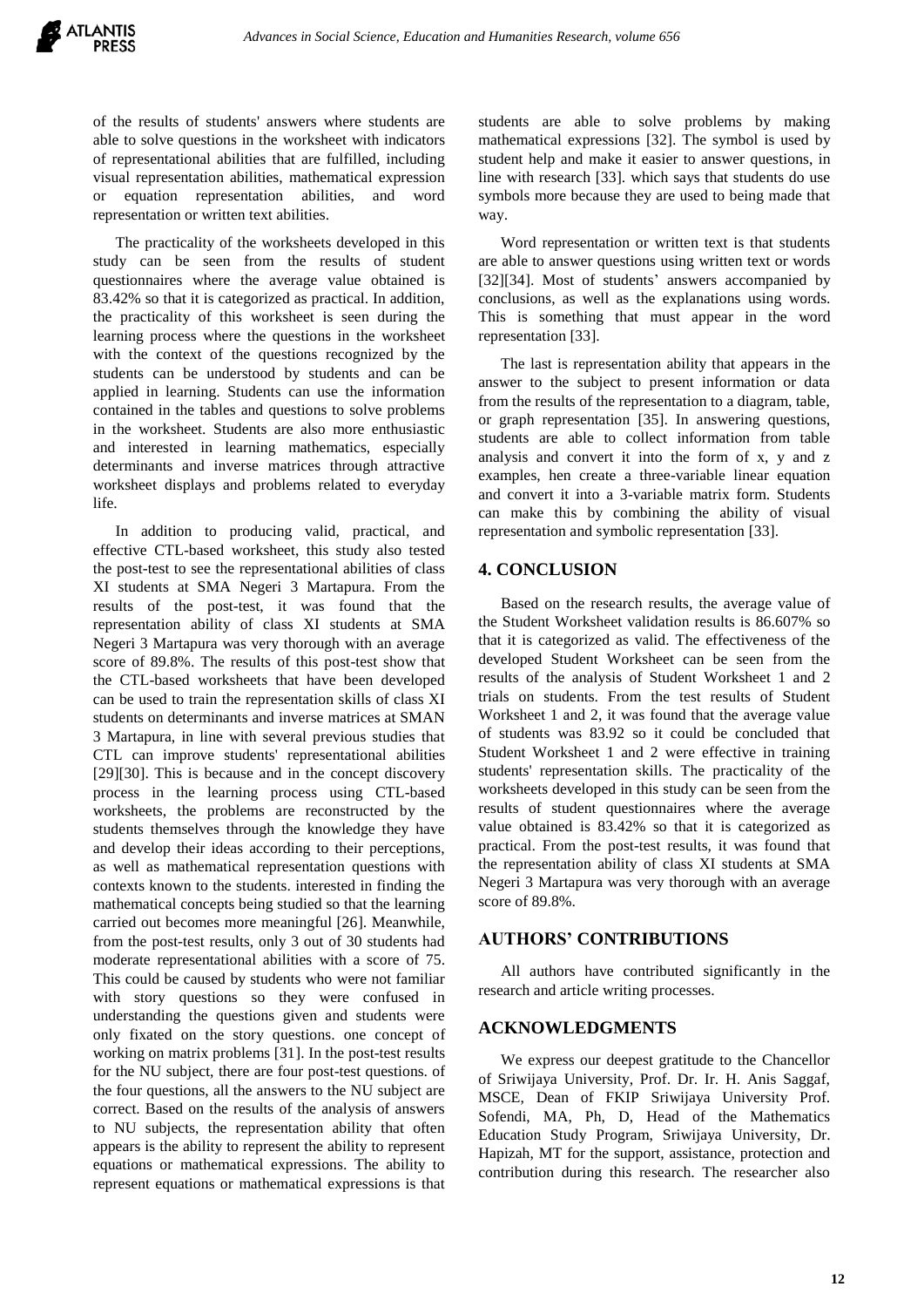

thanked the principal, the teacher council and the TU staff of SMA Negeri 3 Martapura for their cooperation in allowing us to conduct research at the school. The researcher also does not forget to express his gratitude to his parents, friends who always give encouragement and motivation during this research.

# **REFERENCES**

- [1] NCTM, Principles and Standards for School Mathematics, NCTM, 2000.
- [2] H. Wilujeng, Yenni, Multiple Mathematical Representation Profile of Grade VIII Based on Multiple Intelligences, in: Proceeding Of 3rd International Conference On Research, Implementation And Education Of Mathematics And Science, Universitas Negeri Yogyakarta, Yogyakarta, 2016, pp. 357-362.
- [3] A. F. Samsudin, H Retnawati, Mathematical representation: the roles, challenges and implication on instruction, Journal of Physics: Conf. Series 1097 (2018) 1-7.
- [4] M. Sabirin, Representasi dalam pembelajaran matematika, Jurnal Pendidikan Matematika 1(2). (2014) 33-44. DOI: <http://dx.doi.org/10.18592/jpm.v1i2.49>
- [5] Nizarudin, Role Of Multiple Representations In Mathematical Problem Solving. International Conference on Mathematics, Science, and Education (ICMSE), Universitas Negeri Semarang, Indonesia, 2014, pp. 163-168.
- [6] Mulyati, Peningkatan Kemampuan Pemahaman Dan Representasi Matematis Siswa SMA melalui Strategi Preview-Question-Read- Reflect-Recite-Review (Kuasi Eksperimen Pada Siswa SMA di Kabupaten Indramayu), Jurnal Analisa 2(3) (2016) 36-55. DOI[: https://doi.org/10.15575/ja.v2i3.1223](https://doi.org/10.15575/ja.v2i3.1223)
- [7] I. V. S. Mullis, M. O. Martin, P. Foy, M. Hooper, TIMSS 2015 International Results in Mathematics, TIMSS & PIRLS International Study Center, Boston College, 2006.
- [8] OECD, PISA 2018 Results (Volume I): What Students Know and Can Do, PISA, OECD Publishing, Paris, 2019.
- [9] N. N. Farkhan, D. Firmansyah, Analisis Kemampuan Representasi Matematis Siswa SMA Pada Materi Matriks. Prosiding Seminar Nasional Matematika dan Pendidikan Matematika Sesiomadika, Universitas Singaperbangsa Karawang, Karawang, Indonesia, 2019, pp. 971- 979.
- [10]B. Panduwinata, R. Tuzzahra, K. Berlinda, W. Widada, Analisis Kesulitan Representasi Matematika Siswa Kelas VII Sekolah Menengah Pertama Pada Materi Sistem Persamaan Linier Satu Variabel, Jurnal Pendidikan Matematika Raflesia 4(2) (2019) 202-210. DOI: <https://doi.org/10.33449/jpmr.v4i2.9819>
- [11]Annajmi, Peningkatan Kemampuan Representasi Matematika Siswa SMP melalui Metode Penemuan Terbimbing Berbantuan Software Geogebra di SMPN 25 Pekanbaru, Jurnal Edu Research 5(2) (2016) 67-74.
- [12]R. S. P. Putri, D. R. Munandar, Kemampuan Representasi Matematis Siswa Dalam Pemecahan Soal Matematika Pada Materi Bilangan Bulat dan Pecahan. Prosiding Seminar Nasional Matematika dan Pendidikan Matematika Sesiomadika, Universitas Singaperbangsa Karawang, Karawang, Indonesia, 2019, pp. 267-284.
- [13]A. Arsyad, Media Pembelajaran, Rajawali Pers, Jakarta, Indonesia, 2014.
- [14]W. N. Mentari, Pengembangan Lembar kerja peserta didik berbasis Contektual Teaching and Learning (CTL) untuk memfasilitasi kemampuan representasi matematis peserta didik Madrasah Tsanawiyah Negeri Pasir lawas, Dissertation, Universitas Islam Negeri Sultan Syarif Kasim Riau, Indonesia, 2017.
- [15]I. M. Sadjati, Pengembangan bahan ajar, Universitas Terbuka, Indonesia, 2012.
- [16]I. Lestari, Pengembangan Bahan Ajar Berbasis Kompetensi, Akademia Permata, Indonesia, 2013.
- [17]R. Y. Gazali, Pengembangan Bahan Ajar Matematika Untuk Siswa SMP Berdasarkan Teori Belajar Ausubel, Pythagoras: Jurnal Pendidikan Matematika 11(2) (2016) 183-184. DOI: https://doi.org/10.21831/pg.v11i2.10644
- [18]Depdiknas, Panduan Pengembahan Bahan Ajar, Depdiknas, Jakarta, 2008.
- [19]BSNP, Standar Isi Untuk Satuan Pendidikan Dasar dan Menengah: Standar Kompetensi dan Kompetensi Dasar SMP/MTs. BSNP, 2006.
- [20]Apriani, Buyung, Relawati,. Pengembangan Lembar Kerja Siswa (LKS) Berbasis Contextual Teaching And Learning (CTL) pada Materi Faktorisasi Suku Aljabar Kelas VIII SMP Negeri 9 Muaro Jambi, PHI: Jurnal Pendidikan Matematika 1(1) (2017) 12-25. DOI: <http://dx.doi.org/10.33087/phi.v1i1.7>